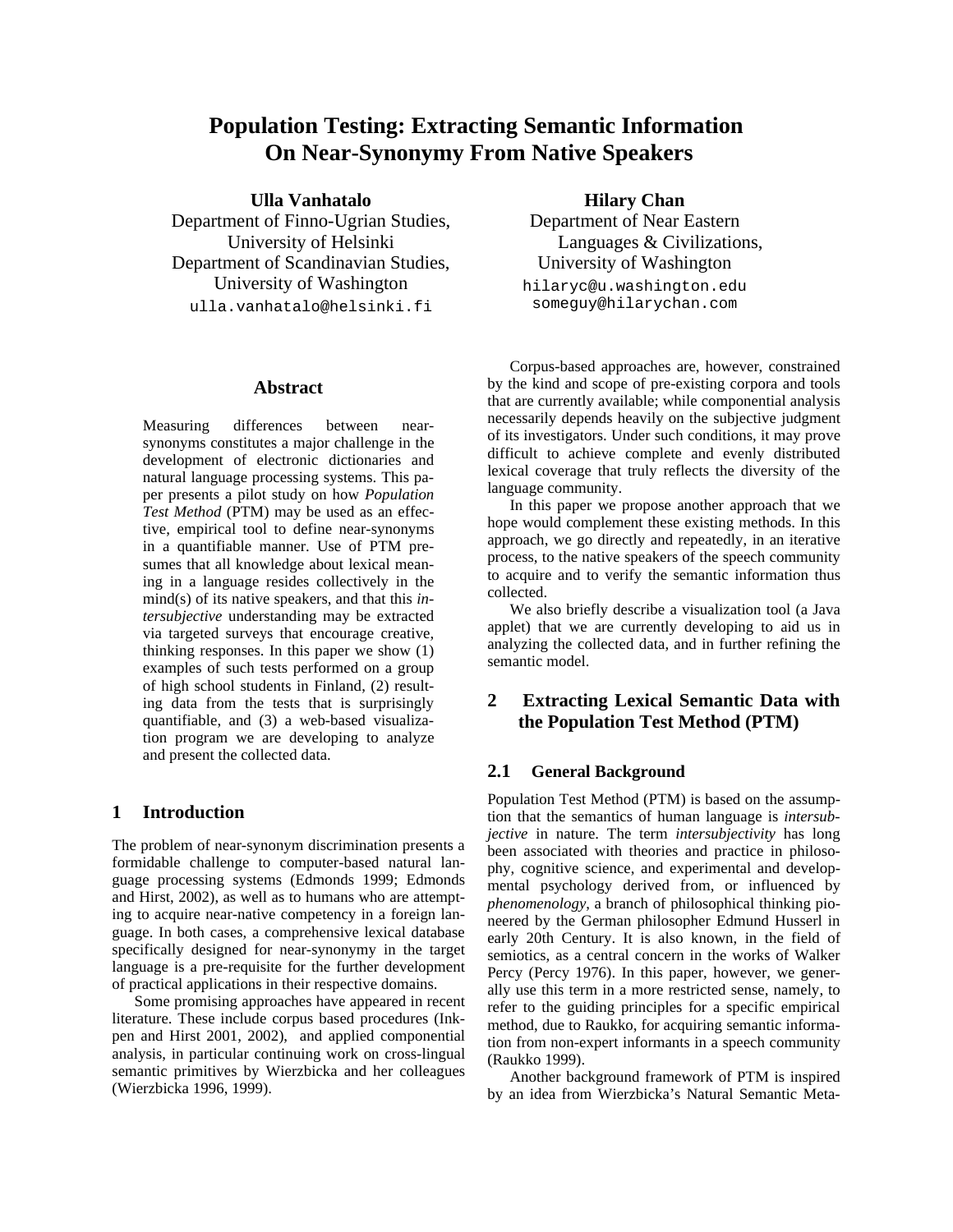language (NSM) — that all complex meanings are decomposable into constituent parts that can be readily expressed in natural language.

 Unlike NSM, however, PTM has a more practical goal and a more narrow scope, namely, that of extracting information to help differentiate a relatively small group of closely related words. Thus, instead of searching for and verifying whether a semantic feature is a proper universal primitive, we take a more ad-hoc approach, i.e. if it is evident from empirical data that a new feature would help distinguish one group of words from another, then we will adopt it at the next iteration of our investigation as one of the dimensions to test the population with, and deal with the theoretical issues later.

#### **2.2 Practical Considerations**

Since the very nature of PTM is to examine the productive use of actual everyday words in their natural settings, the tests need to be specifically tailored both for the words of interest, and for the study population. Also, it should be noted that PTM is by design intended as a re-iterative process, where each test round generates hypothesis to be tested in the following round.

## **2.2.1 Tailoring the Tests for Features Specific to the Words under Investigation**

While some semantic dimensions are common to all vocabulary, many words or word groups also have their own unique semantic characteristics that are not apparent at first, even to a trained semanticist. These subtle nuances often do not come out automatically in conscious explanations, but can nevertheless be drawn out very prominently with the right kind of testing (see Vanhatalo 2002a, 2002b).

For instance, while most native English speakers would instinctively choose either *shout* or *yell* in his or her speech, such speakers are often at a loss *at first* when asked to explain why one choice is made over the other.

To draw out such hidden linguistic intuition, we need to think of some non-rigid way of testing that encourages creative brainstorming. In PTM this often comes in the form of a natural-sounding, open-ended task given in a non-pressured setting, such as a freeform question framed in a plausible context, e.g. "You've just met an exchange student from Japan. She would like to know what the difference is between *shout* and *yell*. How would you explain the difference to her?"

Finally, a practical concern is that the number of semantic features for words in any given word group can be quite large. However, since we are only interested in differentiation among these closely related words, we can choose only features that contribute to such differentiation. Furthermore, because of the reiterative nature of PTM, the feature set for each group of words can grow or shrink as we go.

## **2.2.2 Testing in Settings that are Realistic for the Informants**

In order to generate data that are as authentic as possible, our test settings are tailored so that they are natural for each informant group. For instance, since it would appear more natural for high school students to explain the difference between words to their friends, or to place themselves in situations that are plausible for an average teenager, our tests for them are designed accordingly.

Below in Fig. 1 is an example of a multiple choice task where the various near-synonyms for the Finnish version of the verb "to nag" is used in a realistically plausible setting (for the Finnish high school students who were our informants):

#### **HOW ANGRY WAS YOUR MOTHER?**

**1 -- a little angry; 5 -- very angry.** 

|                                | $2^{\circ}$ | $\mathbf{3}$ |  |
|--------------------------------|-------------|--------------|--|
| Yesterday I came home late and |             |              |  |
| Mom jäkätti.                   |             |              |  |
| Yesterday I came home late and |             |              |  |
| Mom <i>valitti</i> .           |             |              |  |
| Yesterday I came home late and |             |              |  |
| Mom <i>marisi</i> .            |             |              |  |
|                                |             |              |  |

Fig. 1 A Multiple Choice Question

## **2.3 Details of one Pilot Study: Procedures and Results**

We have conducted several pilot studies with over 450 subjects in Finland and Estonia to date. One such study was carried out with 154 high school students in Finland. The tests were delivered on paper. The tested vocabulary comprised of 18 speech act verbs that describe complaining (e.g. English "to nag" or "to carp") in Finnish (see Appendix A for the list with English glosses.) According to existing dictionaries, these words are considered near-synonyms. The tasks constituting the testing were either *production tasks* or *multiple choice tasks*.

In most production tasks (i.e. open-ended tests), the informants were asked to compare two or more nearsynonyms, often by explaining them to their non-native peers. In the analysis phase, features in their descriptions were extracted and collected into matrices, which were then used to generate frequency charts for compilation of further test series. Semi-quantitative comparisons were also performed with the results from multiple choice tasks. The most surprising observations were the abundance of discriminating features between words,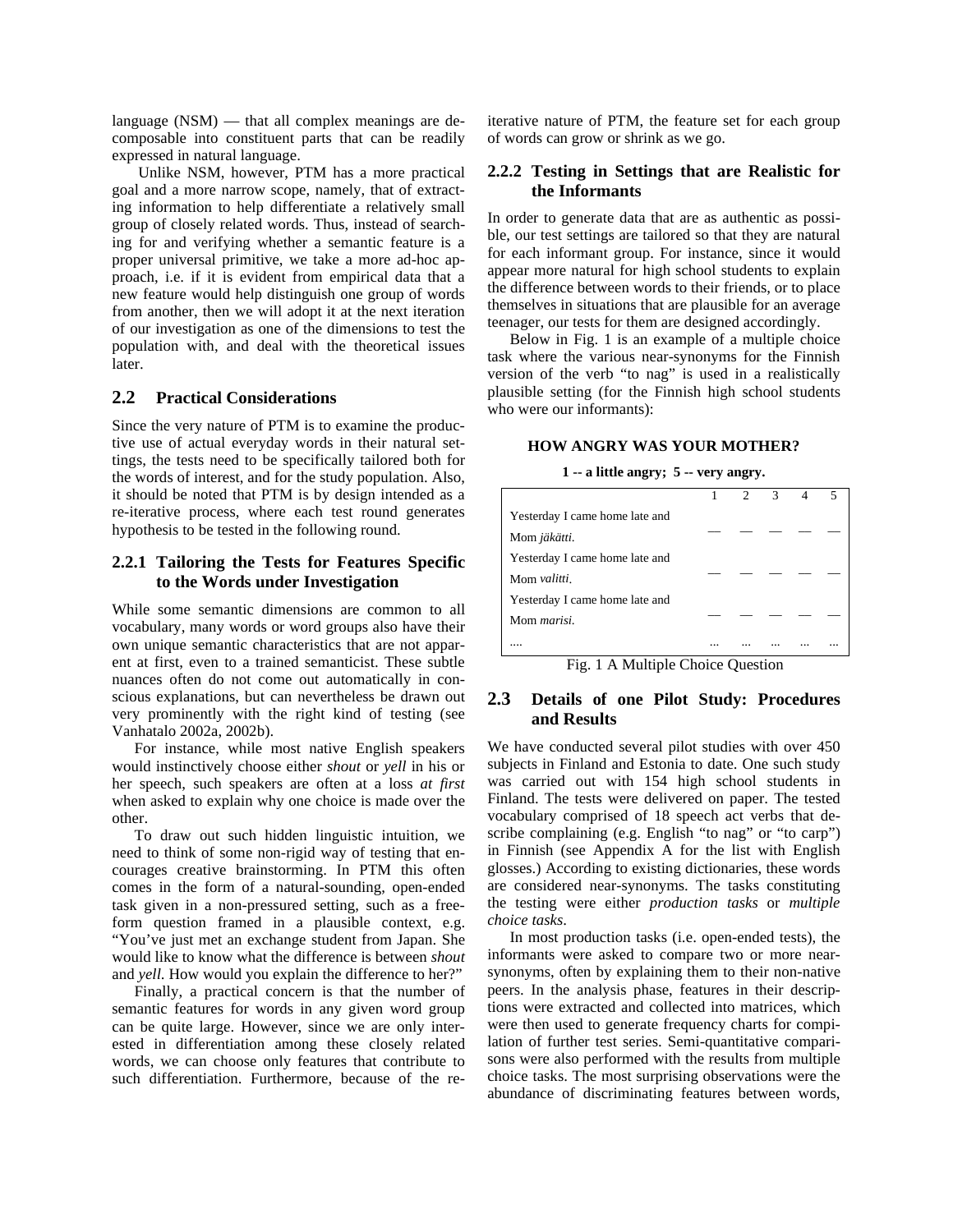and the high frequency of some answers (e.g. reasons for a certain speech act).

In multiple choice tasks (i.e. difference evaluation tests), the informants were requested (1) to choose the best word for the given context, (2) to choose the best context for the given word, or (3) to rate/rank the word in a given semantic dimension. All these results were analyzed statistically. Tasks requiring word ranking or rating yielded direct numerical values with measures of variance.

An example of numerical rating of a semantic dimension is given in Figure 2, where the informants were asked to rate volume of the speech act on a scale of 1 to 5. It appears that the assumed near-synonyms are clearly distinguishable in this semantic dimension, and the calculated confidence intervals (short vertical bars) demonstrate the high consensus among the informants.



Fig. 2 Volume of the Speech Act

An example of ranking between near-synonyms is given in Figure 3, which shows the result of a task to select the gender (of the agent) in the speech act. The result reveals that some verbs are clearly associated with female or male gender, while others are not as clearly gender-associated.



Fig. 3 Gender (of Agent) in the Speech Act

## **3 Visualizing Near-Synonymy in a Quasi 3-D Space**

### **3.1 The Need for an Intuitive Way to View and Review Semantic Information**

While we are in general satisfied with the results from the first round of our pilot study, we have come to realize that, in order to pass the results back to the informants for the next iteration of our test process, we need to present our findings in a more intuitive format.

Furthermore, as researchers engaging in the design of modern electronic dictionaries and thesauri for human users, we are interested in creating a user friendly interface for a thesaurus like application. Indeed, we have in mind that our informants would also be the users of such a thesaurus/dictionary, and thus have an incentive to make contribution to its continuing update and improvement. The general configuration of such a setup is illustrated in Fig. 4 below and described in more detail in a forthcoming paper (Vanhatalo 2003).



Fig. 4 A New Kind of Dictionary/Thesaurus

The convergence of these interests and requirements resulted in the prototype visualization tool, currently implemented as a Java applet, described in the following sections.



Fig. 5 Single-Axis Layout Based on *gender*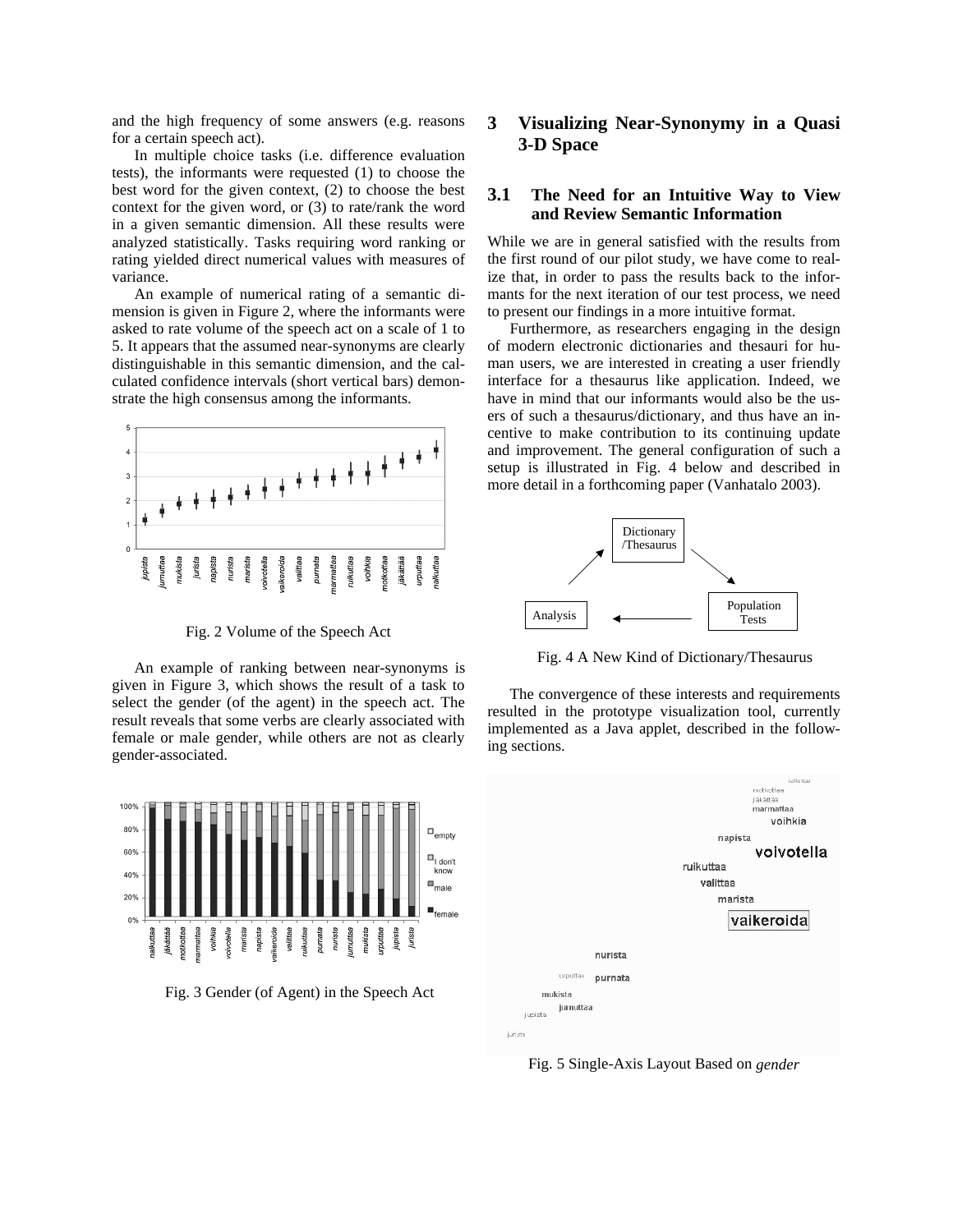The screen-shot of the visualization tool in Fig. 5 above contains essentially the same information as in the bar chart of Fig. 3, except here the words themselves are the main objects being displayed. The words are distributed along a diagonal axis based on gender (of the agent), with lower left being more "male"-like, and upper right being more "female"-like.

The view shown in Fig. 6 is similar, but in this case we use x-axis for gender and the y-axis for volume. In other words, Fig. 6 contains the same information as those in Fig. 2 and Fig. 3 combined.

Actually, there is more. In both Fig. 5 and Fig 6 there is a third (z-) dimension shown via type size and color. This dimension is currently used to represent the *semantic distance* of each word from the *focus*, i.e. the currently selected word of interest highlighted in a box. The basic idea is that the word of interest would be closest to the viewer, and thus largest in type and darkest in color; while the other words (its near-synonyms) will be nearer or further from the viewer depending on how close they are semantically to this focus word. In other words, we hypothesize that the viewer would have an intuitive feel for this notion of 'semantic distance', and that he or she would instinctively translate this mental distance into a perceived visual distance, and vice versa.



Fig. 6 Dual-Axis Layout (*gender* x *volume*)

For example, in both Fig. 5 and Fig. 6 above, where the semantic distance is calculated as a weighted average of six semantic dimensions, one could see at a glance which word(s) are the closest near-synonyms to the selected focus word. Thus, in Fig. 5 for *vaikeroida* it is *voivotella*; while in Fig. 6 for *nurista*, they are *purnata* and *mukista*.

## **3.2 Towards a Web-Based, Visually Enriched Extension to PTM**

We envision this Web-based, visual extension to PTM to work mostly the same as the paper-and-pencil version, except that (1) it would be conducted over the Internet; and (2) some, though not all, of the tests would be more visually oriented.

More specifically, the visual tests would still consist of both multiple-choice tasks and open-ended tasks as before.

For an open-ended task, one option is to present one of these displays, say Fig. 5 or Fig. 6 above, and ask the informants if the picture makes sense, and if not, to explain in their own words what in the picture appears *odd* to them, and why.

As to multiple-choice tasks, consider the four views in Fig. 7a - 7d below:



These four views are essentially variations on the same theme, i.e. they have the same x- and y-axis layout and the same focus word. The only difference among them is in the weight assignment for calculating semantic distance from the focus word *jäkättää*. The viewer will be asked to rank the four displays in terms of their "naturalness".

Another way to do this will allow the weights to be assigned by the viewer directly, e.g. via a set of sliders similar to those for photo manipulation programs. While this would require more work for the informant, it could actually be more *fun* and thus perhaps would have a greater potential as a successful method for an Internet based approach.

## **4 Discussion**

We are primarily researcher and practitioners in the field of foreign language studies, and our interests are focused on the design and implementation of electronic dictionaries and thesauri for human users who are studying a second language. Nevertheless, we have benefited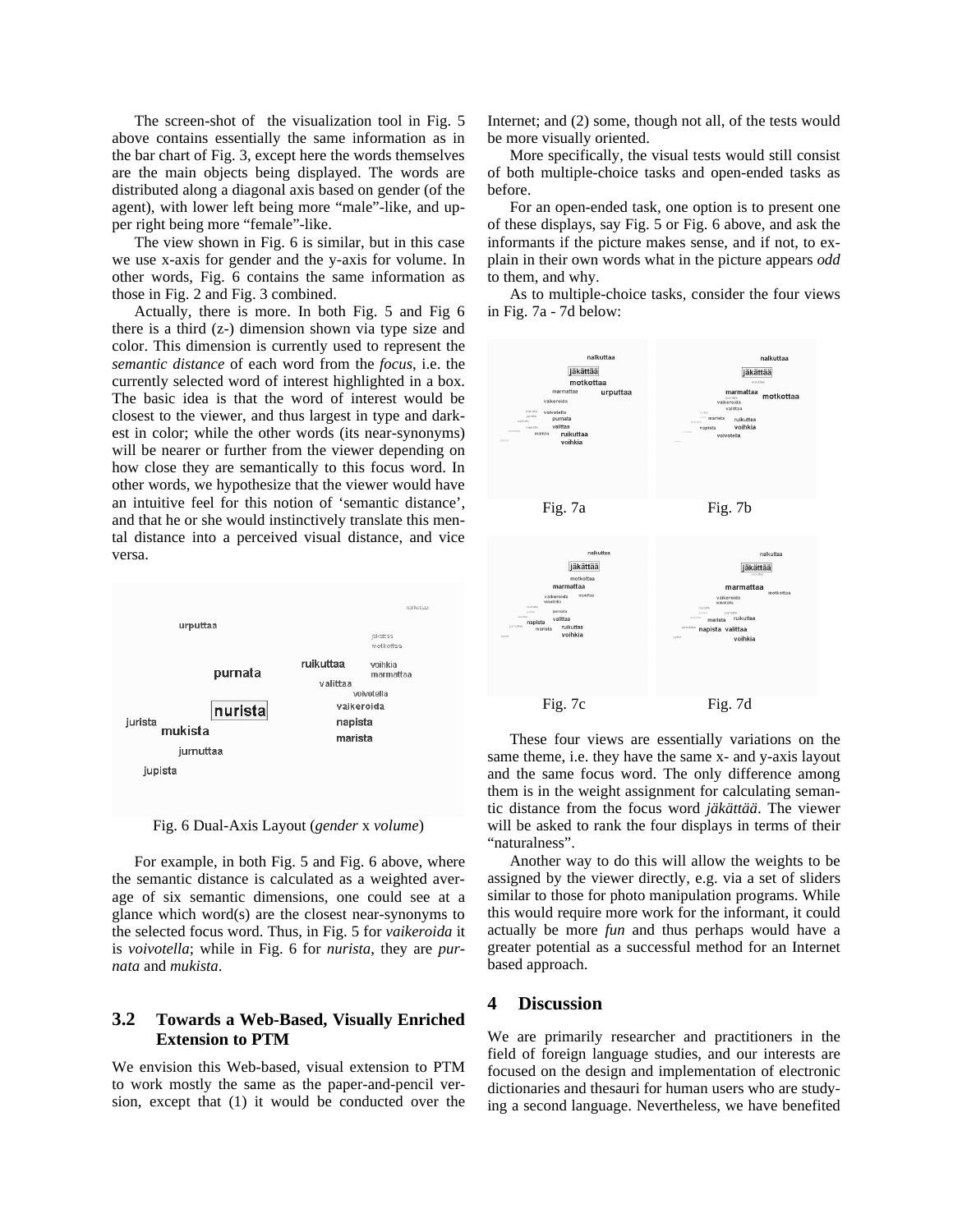greatly from exposure to research done in computational linguistics, and look forward to the exchange of ideas that we hope would benefit both of our fields.

In this paper we presented an approach towards solving the problem of building a large scale lexical database with specific emphasis on near-synonymy. As we are still at a very early stage of our investigation, many unanswered questions remain.

First of all, while we have confidence that our 'informant-friendly' *intersubjective* approach can extract good semantic information, we are less sure that *all* the information thus collected can always be easily converted into some numeric format, or be intuitively representable in some visualized form.

Another concern has to do with the assumption that the informant would intuitively perceive visual similarity as semantic similarity. As this has not yet been tested, we simply do not know if it will work as hoped. We also wonder if purely visual design factor (e.g. color clashes, compositional imbalance) could inadvertently skew an informant's judgment on a particular display's semantic "naturalness".

Lastly, doing survey of any sort on the Internet involves a whole set of issues that we are aware of, but have not yet seriously investigated.

Despite these uncertainties, we are in general very optimistic about the direction we are heading. We envision the next phase of our research to involve scaling up the testing, to include both more word groups and many more (in the thousands, ideally) informants, possibly via the Internet but more probably a large university's internal network, in our first venture into the Web-based survey world.

We would also like to do some more experiments with the visualization tool, e.g. to try out different schemes for calculating semantic distances, to use data from other databases (and in other languages, e.g. English), or to create a more appealing, 3-D game like user interface. Perhaps even a "space war" type game for near-synonymy. *Maybe*.

#### **Appendix A. "Nag" Verbs in Finnish**

| jupista    | mutter, mumble; grumble         |  |
|------------|---------------------------------|--|
| iurnutta   | (colloq.) annoy, vex            |  |
| jäkättää   | (colloq.) [yakety-] yak; nag    |  |
| marista    | whine, whimper, fret, grumble   |  |
| marmattaa  | grumble                         |  |
| motkottaa  | carp, nag                       |  |
| mukista    | grumble, grouse                 |  |
| nalkuttaa  | nag, carp                       |  |
| napista    | grumble, gripe, murmur          |  |
| nurista    | grumble                         |  |
| purnatta   | grouse, grumble                 |  |
| ruikuttaa  | whine, whimper, complain,       |  |
|            | (colloq.) moan, wail, (colloq.) |  |
|            | pester                          |  |
| urputtaa   | $- N/A -$ *                     |  |
| vaikeroida | moan, groan, wail, lament, be-  |  |
|            | moan                            |  |
| valittaa   | groan, moan, wail, lament, com- |  |
|            | plain                           |  |
| voihkia    | groan, moan                     |  |
| voivotella | moan, whine, bewail             |  |

(edited from Finnish-English General Dictionary 1984)

The word *urputtaa* is not yet found in current Finnish-English dictionaries, though it has been collected into the more recent monolingual Finnish dictionaries.

## **References**

- Edmonds, Philip: *Semantic Representation of Near-Synonyms for Automatic Lexical Choice.* PhD Thesis, University of Toronto (1999)
- Edmonds, Philip and Hirst, Graeme. "Near-synonymy and lexical choice." *Computational Linguistics*, 28(2), June 2002, 105--144.
- Finnish-English General Dictionary. Uusi suomienglanti suursanakirja (1984). Raija Hurme, Riitta-Leena Malin, Olli Syväoja. WSOY. Helsinki.
- Inkpen, Diana Zaiu and Hirst, Graeme. "Acquiring collocations for lexical choice between near-synonyms." In *SIGLEX Workshop on Unsupervised Lexical Acquisition, 40th meeting of the Association for Computational Linguistics*, Philadelphia, June 2002.
- Inkpen, Diana Zaiu and Hirst, Graeme. "Building a lexical knowledge-base of near-synonym differences." In *Proceedings of the Workshop on WordNet and Other Lexical Resources, Second meeting of the North American Chapter of the Association for Computational Linguistics*, Pittsburgh, June 2001.